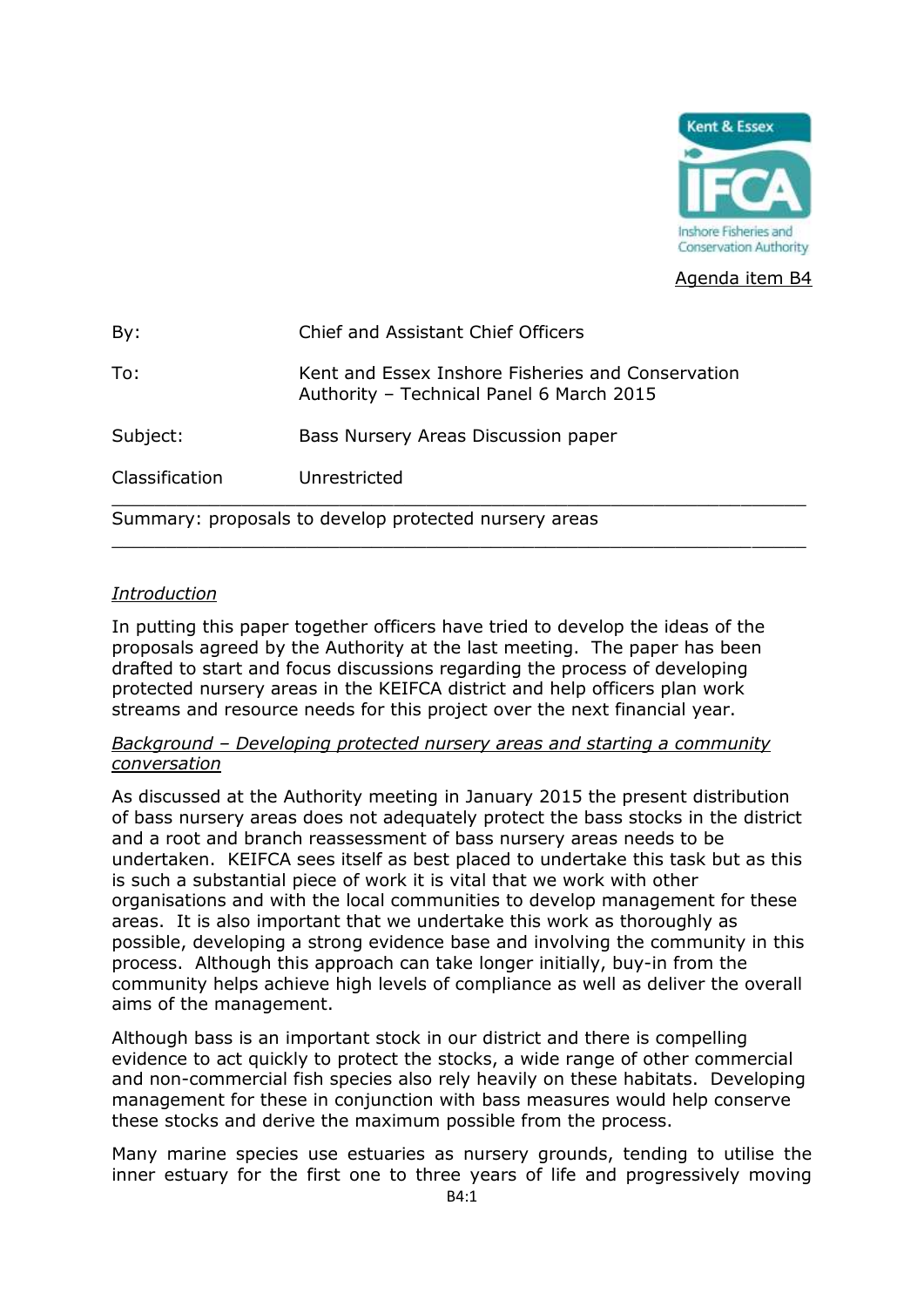downstream as they age. Even within this pattern there are differing salinity tolerances. Sole breed in the lower reaches of estuaries. The lower and middle reaches may be very important sole nursery grounds, but they do not penetrate into the inner reaches. By contrast  $0+$  bass will penetrate deep into brackish water. Species such as flounder and smelt can range across the whole estuary, but even here, the youngest age groups will be most common in the inner estuary in brackish or freshwater conditions in the summer months. All of the life stages of these species move down to the lower estuary in the winter as freshwater flows increase and temperatures reduce. The intertidal margins are where most primary productivity occurs and these shallow, warm, productive habitats act as key nursery grounds in estuaries. Research also suggests that salt marshes may represent the optimal nursery habitat for 0+ sea bass.



#### *The Bass Nursery area review process*

**Fig. 1 Summary of the KEIFCA Bass nursery area consultation process.** 

It is suggested that the review would take place in two sections (Fig. 1); the first would be the development of an evidence base and a dialog with the local communities for the estuarine and bay waterbodies identified in Fig. 2 (create a longlist). It is suggested that the IFCA would run a consultation with the local communities over a number of months and ask for comment and feedback on the possible management options suggested. At the end of this period a technical panel would be held that would review the evidence gathered for each site and would prioritise an initial list of sites (two to three) to go forward for more detailed development of management and legislation (create a short list).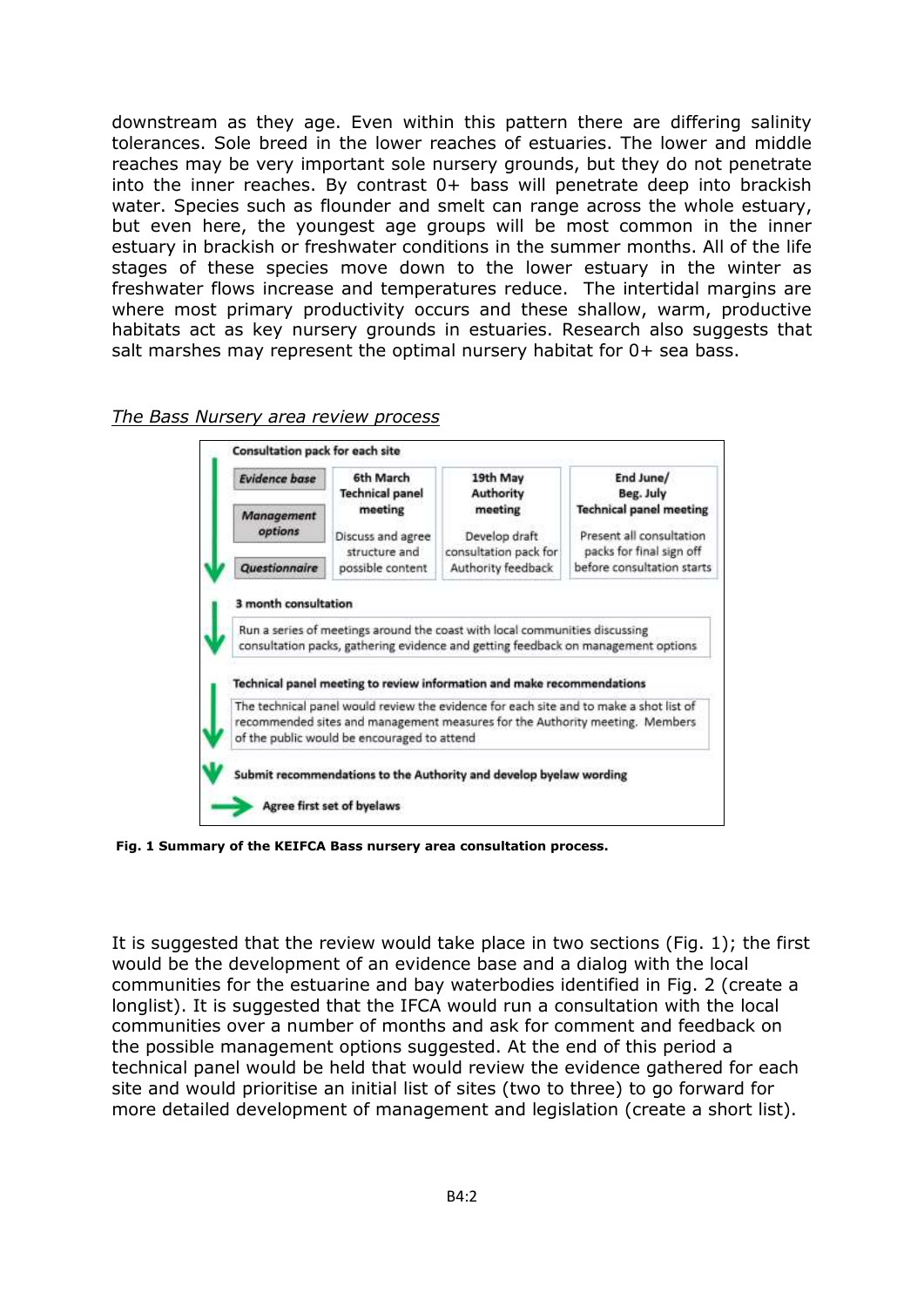**Fig. 2 The long list of Bass nursery area sites to put forward in the consultation**

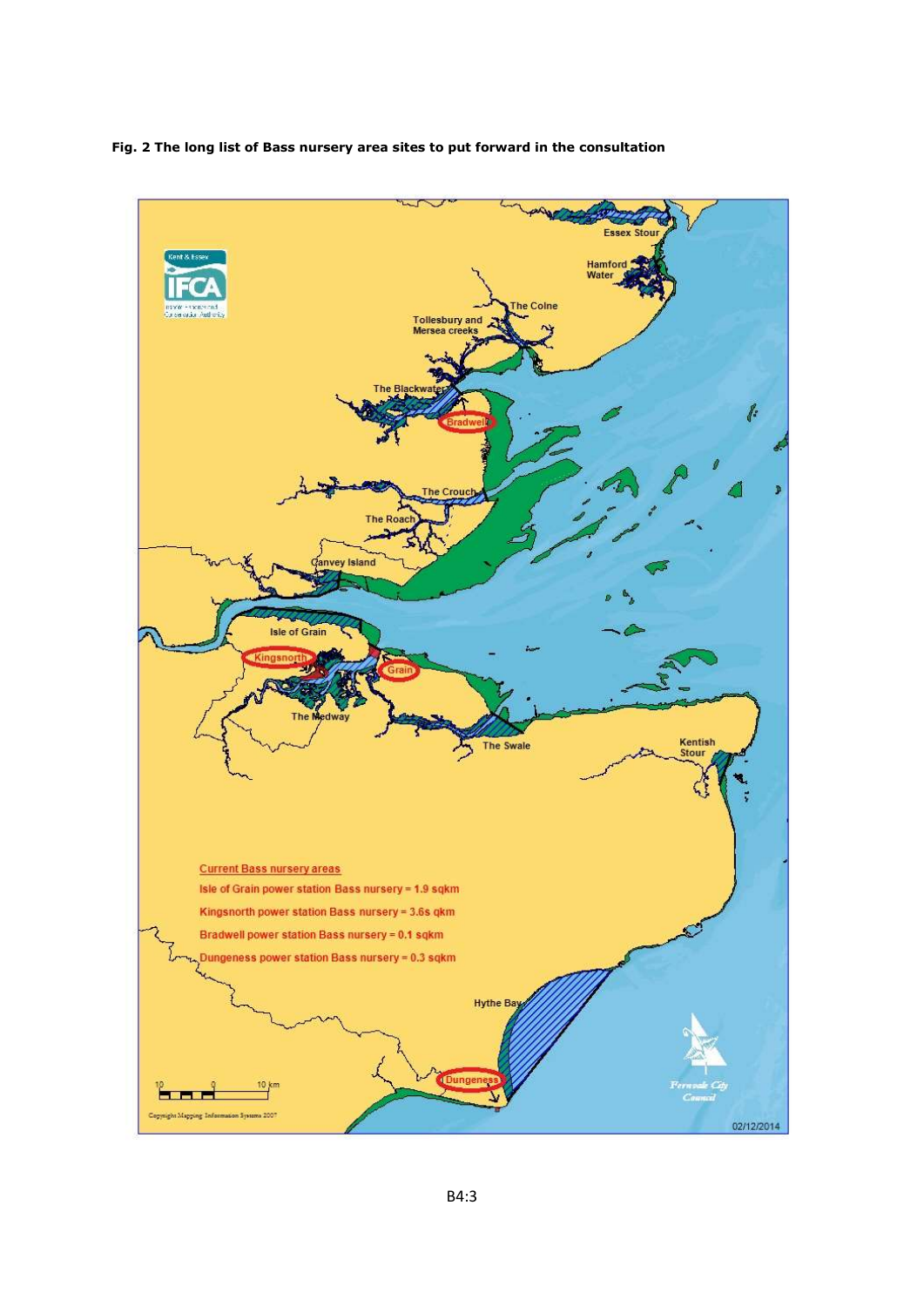## *The consultation pack – What should be in it?*

In suggesting that significant time and resource should be allocated to the development of the evidence pack for each site and the associated consultation documents with potential management options, although the Authority has made it clear that management measures for bass need to be developed quickly, it is vital that we try and get as many people as possible on-board with this process and the reasons why the Authority are taking this action. Without spending time developing such agreement, enforcement of any proposed management measures will always become more challenging.

Experience from the MCZ process shows that having a clear, concise, well thought out consultation with potential management measures that people can understand and comment on, is critical to success. Spending time developing and agreeing this process, the tone and structure of the documents as well as the methods of engaging with people is key to the success of this project. The advantage however is that once undertaken, it allows us to move quickly with making legislation.

## *Evidence base – suggested outline and scope*

The evidence base needs to be written in easily accessible language with diagrams and pictures used so that it can be easily understood by members of the public. A good example of the type of information we could in our document was a report produced by Steve Colclough in 2010 (Appendix 1). Each evidence base summary needs to be no more than 5 pages long. More information could be held on a website link.

- Background information on bass stocks (using ICES)
- Update on the international and national progress on bass management.
- KEIFCA plans and process
- Information on advantages of nursery areas
- Information about why estuaries and bays are important

### *Possible management measures*

Taking a broad approach initially to the possible introduction of management measures (Table 1) allows a range of different options to be explored for each area, and tailor the management response to the need and function of each site. The use of voluntary measures and well as legislative measures are explored and the advantages and disadvantages of these different options could be framed as part of the consultation. There is also the opportunity, especially in estuaries to have different areas managed in different ways.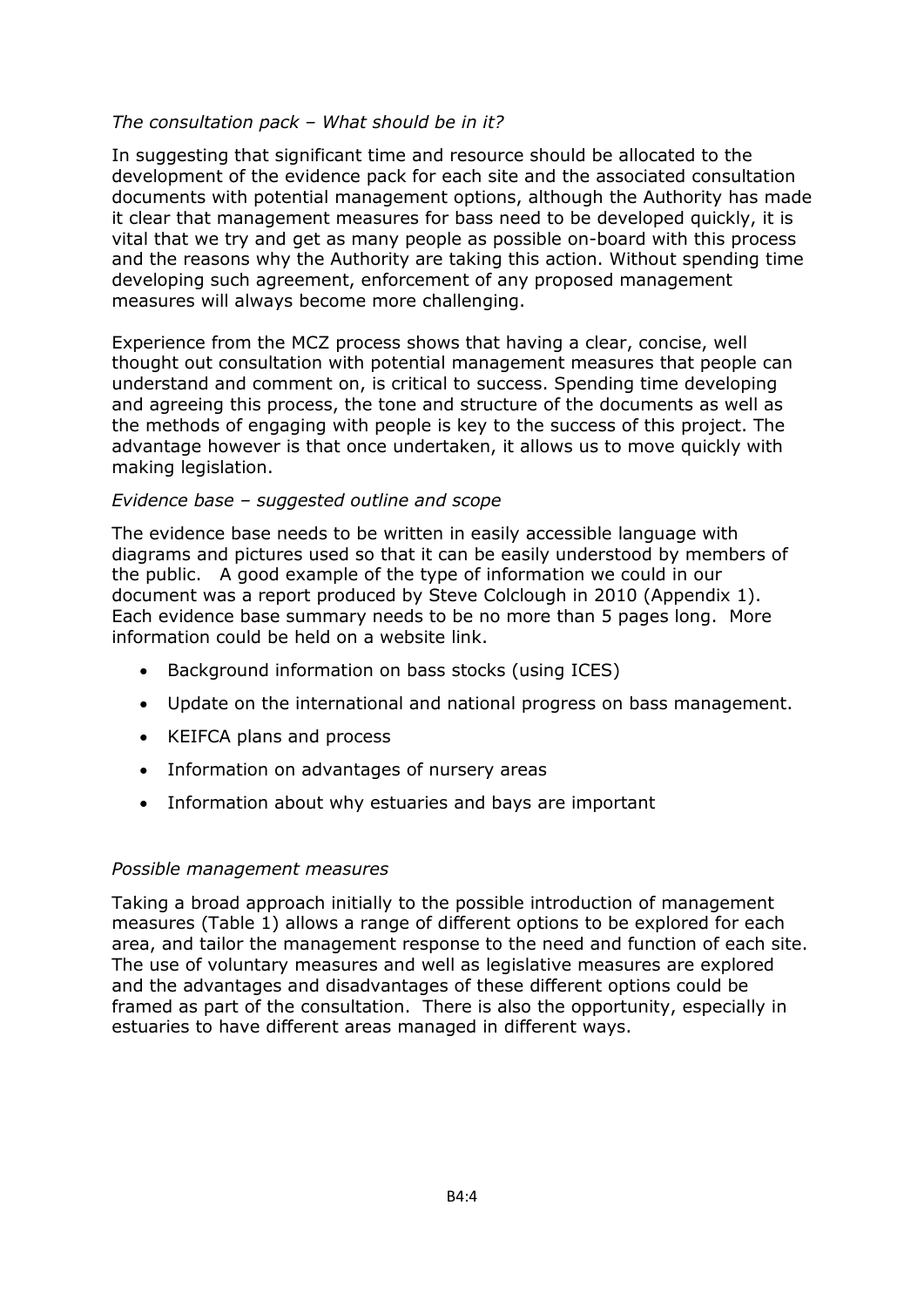**Table 1. A list of possible management measures that could be used within the identified nursery areas. Interested parties would be asked to comment on the implementation and appropriateness of the management measures described below. Different areas of a site could be managed in different ways.** 

|                                                           | <b>Angling</b> | <b>Netting</b> | <b>Trawling</b> |
|-----------------------------------------------------------|----------------|----------------|-----------------|
| <b>Technical measures</b>                                 |                |                |                 |
| Voluntary increase in minimum size for<br>sweet of fish   |                |                |                 |
| Legislative increase in minimum size for<br>sweet of fish |                |                |                 |
| Voluntary increase in mesh size in<br>specific areas      |                |                |                 |
| Legislative increase in mesh size in<br>specific areas    |                |                |                 |
| Technical restrictions on the length of<br>gear and type  |                |                |                 |
| Capture/release bass fishery                              |                |                |                 |
|                                                           |                |                |                 |
| <b>Spatial and temporal measures</b>                      |                |                |                 |
| No fishing areas                                          |                |                |                 |
| Closed seasons                                            |                |                |                 |
| Closed areas                                              |                |                |                 |
| No fishing for bass                                       |                |                |                 |
| Permit to fish in area                                    |                |                |                 |
|                                                           |                |                |                 |
| <b>Effort control measures</b>                            |                |                |                 |
| Voluntary bag limit                                       |                |                |                 |
| Legislative bag limit                                     |                |                |                 |

# *Developing a questionnaire*

KEIFCA have developed questionnaires previously for other consolations and projects (Appendix 2) and where possible we would try and set out the questionnaire so it is as easy possible to fill in using a combination of tick boxes and open reply boxes. The questionnaires could be site specific and method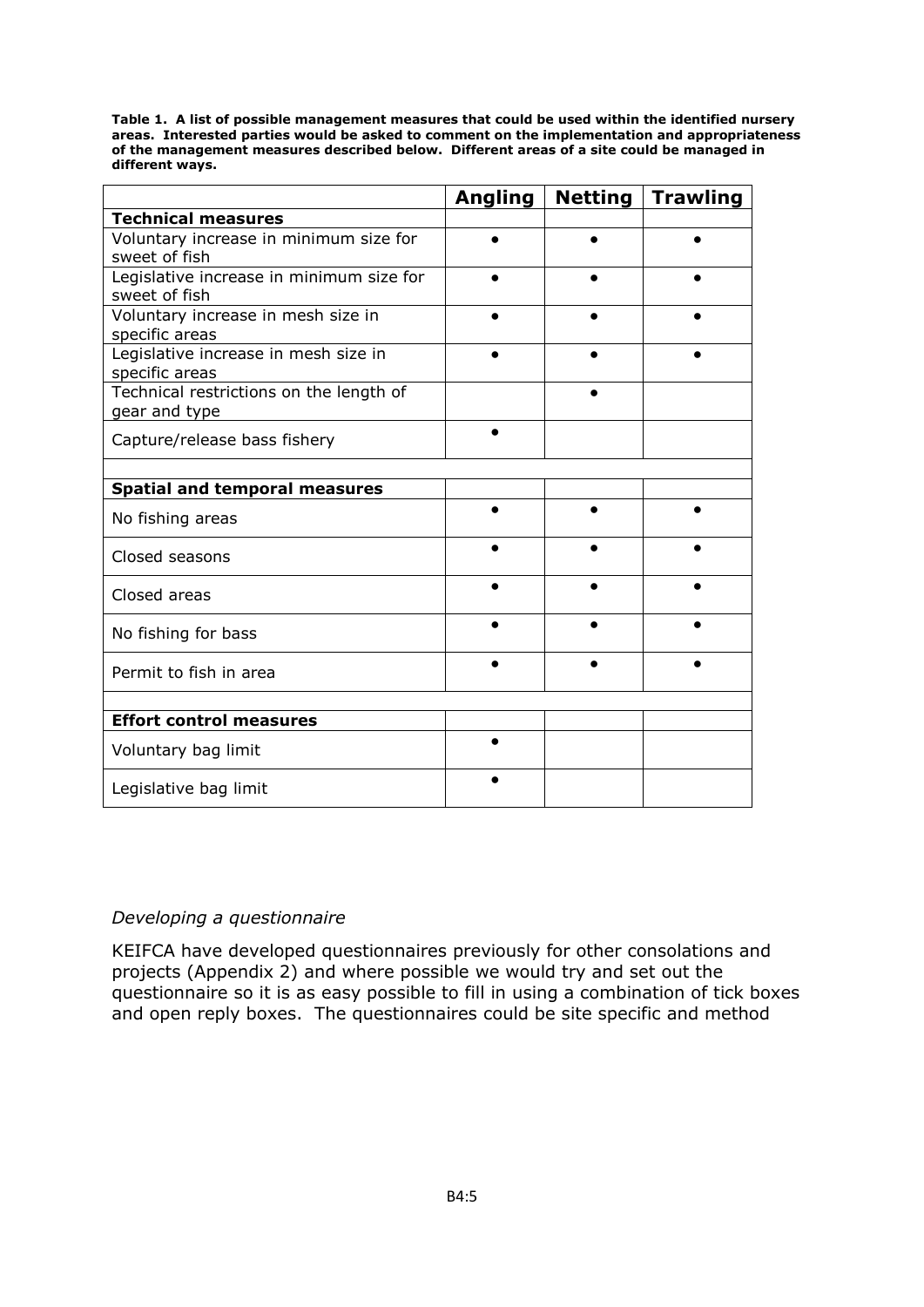specific and we could also set up the questionnaire on our website. The type of questions we could ask could include:

| Who are you?                       | Where do you fish?             | What type of gear<br>do you fish with? | Are you<br>commercial or<br>recreational fisher? |
|------------------------------------|--------------------------------|----------------------------------------|--------------------------------------------------|
| How often do you<br>fish?          | What species do<br>you target? | How much fish do<br>you catch?         | How much fish do<br>you keep/land?               |
| What times of year<br>do you fish? | When do you<br>target bass?    | Where do you<br>target bass?           | How important is<br>bass to your<br>income?      |

Within each gear type we could then ask each respondent to comment on the possible management measures within each area, and propose a possible management solution.

#### *Running the consultation*

Explaining the consultation and the issues surrounding the consultation will be a key part of trying to engage with the local communities based around the estuaries and bays being consulted upon. Using our Authority members, community contacts, our website and e-bulletin to advertise and support people contributing to the consultation will be key to running an effective consultation process. As the issues are relatively complex, specific meetings could be held to explain the issues in detail and help individuals and groups fill in the questionnaire and reply to the consultation. Although this would be a preferred strategy, effective meetings do take a lot of resource and officer time to undertake so the coordination of such meetings would need to be well planned.

#### *Reporting the results of the consultation and deciding on the next steps*

It is difficult to predict quite how much feedback and engagement we will have from the community and consequently quite how much time it will take to produce summary data for each site, however a specific technical panel will be held to work though the evidence and the prioritise an initial list of sites (two to three) to go forward for more detailed development of management and legislation (create a short list).

It is suggested the Technical Panel would review the evidence for each site and to make recommendations for the Authority meeting. Members of the public would be encouraged to attend the meeting and to provide evidence to the Technical Panel. The shortlisted recommendations would then be discussed by the Authority a quarterly meeting, hopefully with the instruction to draft specific wording for a byelaw and associated impact assessment. Following this the statutory byelaw process would be followed.